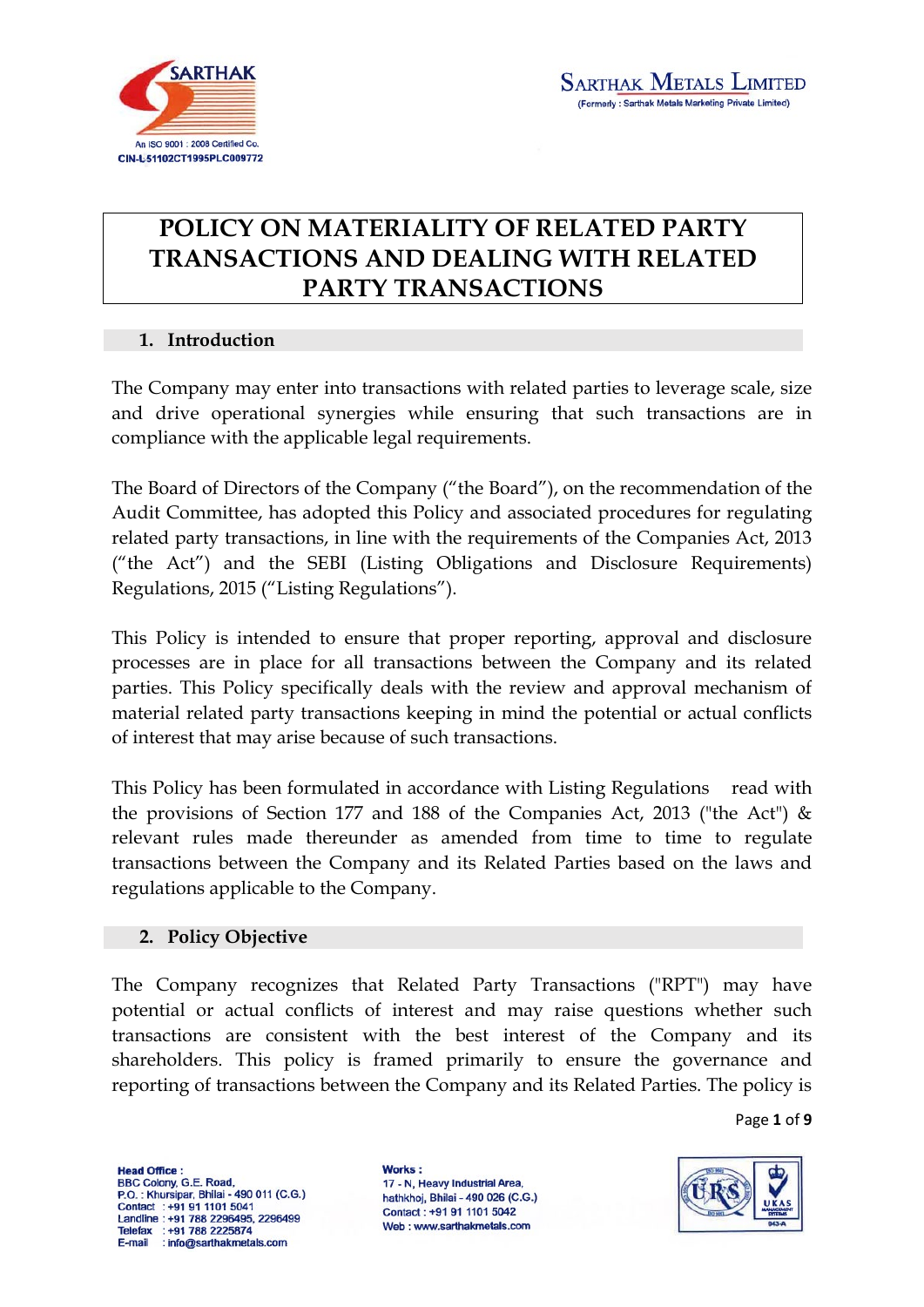

also prepared for the identification and regulation of the RPTs keeping in view the provisions of the Act read with the rules made thereunder and SEBI Regulations.

#### **3. Definitions**

- A. **"Audit Committee"** means "Audit Committee" constituted by the Board of Directors of the Company under Companies Act and Listing Regulations.
- B. **"Board of Directors"** means the "Board of Directors" of SARTHAK METALS LIMITED.
- C. **"Company"** means SARTHAK METALS LIMITED.
- D. **"Key Managerial Personnel" or "KMP"** means Key Managerial Personnel of the Company in terms of the Companies Act, 2013 and the Rules made thereunder.
	- a. Managing Director or Chief Executive Officer or the Manager and in their absence a whole-time Director;
	- b. Company Secretary; and
	- c. Chief Financial Officer.
	- d. such other officer, not more than one level below the Directors who is in whole-time employment, designated as key managerial personnel by the Board; and
	- e. such other officer as may be prescribed;
- E. **"Arm's length transaction"** means a transaction between two related parties that is carried on as if they were unrelated, so that there is no conflict of Interest.
- F. **"Material Related Party Transaction"** would mean the following:
	- a. a transaction with a related party shall be considered material, if the transaction(s) to be entered into individually or taken together with previous transactions during a financial year, exceeds rupees one thousand crore or ten per cent of the annual consolidated turnover of the listed entity as per the last audited financial statements of the listed entity, whichever is lower

Page **2** of **9**

**Head Office:** BBC Colony, G.E. Road, P.O.: Khursipar, Bhilai - 490 011 (C.G.) Contact : +91 91 1101 5041 Landline: +91 788 2296495, 2296499 Telefax : +91 788 2225874<br>E-mail : info@sarthakmetals.com

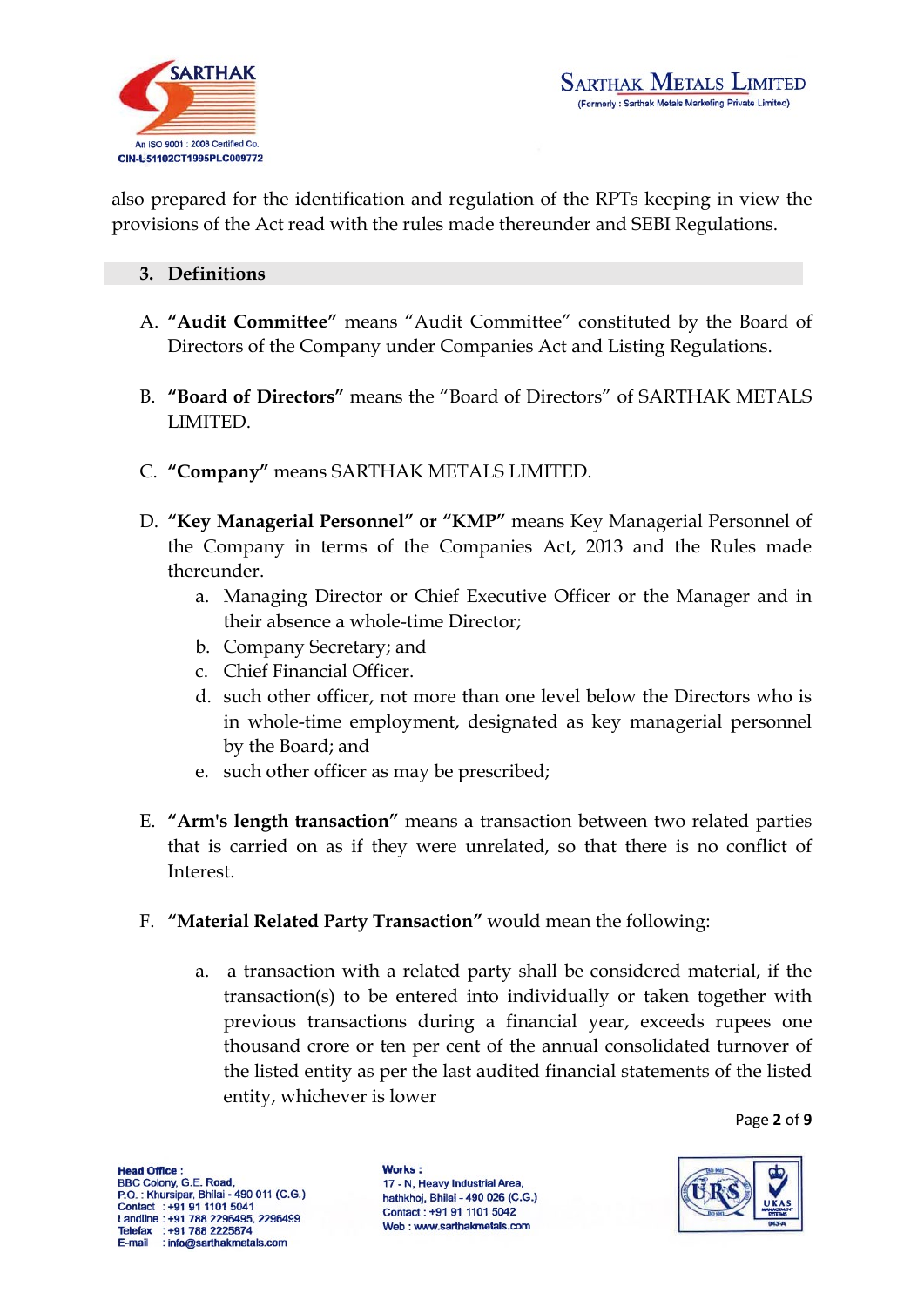

- b. a transaction involving payments made to a related party with respect to brand usage or royalty shall be considered material if the transaction(s) to be entered into individually or taken together with previous transactions during a financial year, exceed five percent of the annual consolidated turnover of the Company as per the last audited financial statements.
- G. **"Material Modification"** of related party transaction will mean and include any modification to an existing related party transaction having variance of 20% of the existing limit as sanctioned by the Audit Committee / Board / Shareholders, as the case may be.
- H. **"Policy"** means policy on materiality of Related Party Transactions and dealing with related party transactions.
- I. **"Related Party"** means a person or entity:
	- a. which is a related party under Section 2(76) of the Companies Act, 2013, as amended from time to time; or
	- b. which is a related party under the applicable accounting standards.
	- c. which is a related party under Regulation 2(1) (zb) of the Listing Regulations.

Provided that:

(a) any person or entity forming a part of the promoter or promoter group of the listed entity; or

(b) any person or any entity, holding equity shares:

(i) of twenty per cent or more; or

**(ii) of ten per cent or more, with effect from April 1, 2023;**

in the listed entity either directly or on a beneficial interest basis as provided under section 89 of the Companies Act, 2013, at any time, during the immediately preceding financial year; shall be deemed to be a related party:

Page **3** of **9**

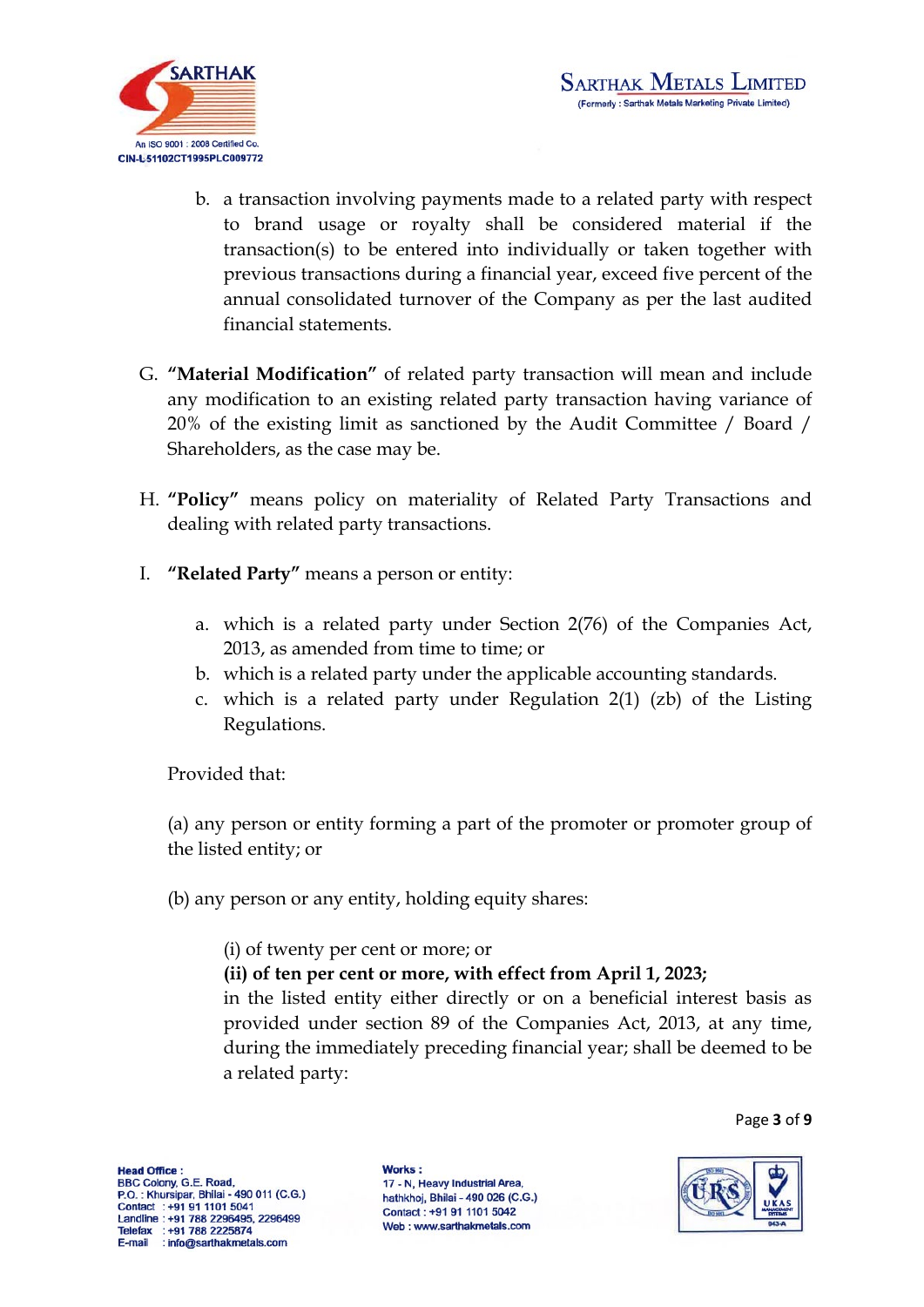

J. **"Related party transaction"** means a transaction involving a transfer of resources, services or obligations between:

> (i) a listed entity or any of its subsidiaries on one hand and a related party of the listed entity or any of its subsidiaries on the other hand; or

> **(ii) a listed entity or any of its subsidiaries on one hand, and any other person or entity on the other hand, the purpose and effect of which is to benefit a related party of the listed entity or any of its subsidiaries, with effect from April 1, 2023;**

> regardless of whether a price is charged and a "transaction" with a related party shall be construed to include a single transaction or a group of transactions in a contract:

Provided that the following shall not be a related party transaction:

(a) the issue of specified securities on a preferential basis, subject to compliance of the requirements under the Securities and Exchange Board of India (Issue of Capital and Disclosure Requirements) Regulations, 2018;

(b) the following corporate actions by the listed entity which are uniformly applicable/offered to all shareholders in proportion to their shareholding:

> i. payment of dividend; ii. subdivision or consolidation of securities; iii. issuance of securities by way of a rights issue or a bonus issue; and iv. buy-back of securities.

(c) acceptance of fixed deposits by banks/Non-Banking Finance Companies at the terms uniformly applicable/offered to all shareholders/public, subject to disclosure of the same along with the disclosure of related party transactions every six months to the stock exchange(s), in the format as specified by the Board:

Page **4** of **9**

**Head Office:** BBC Colony, G.E. Road, P.O.: Khursipar, Bhilai - 490 011 (C.G.) Contact : +91 91 1101 5041 Landline: +91 788 2296495, 2296499 Telefax : +91 788 2225874<br>E-mail : info@sarthakmetals.com

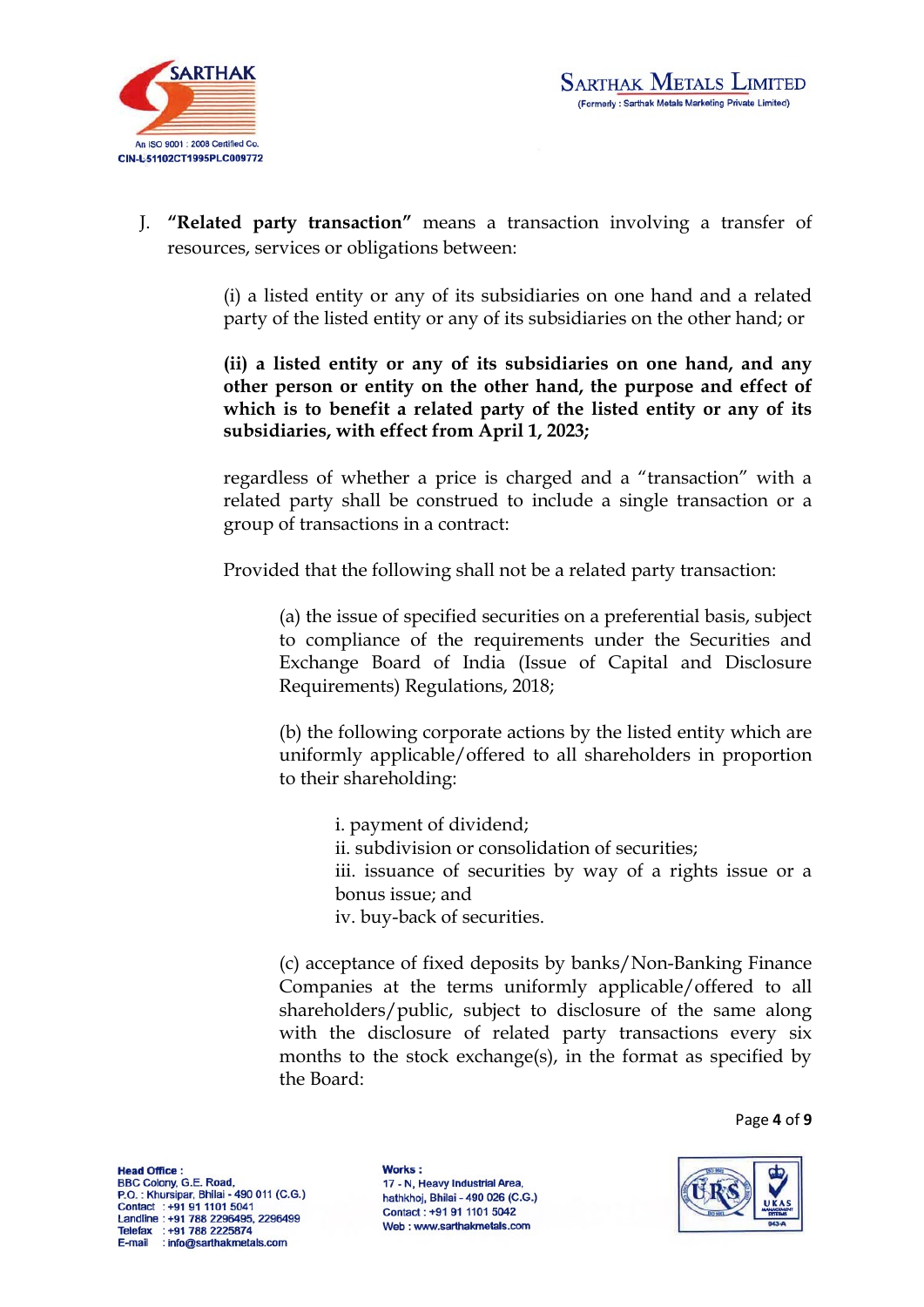

Provided further that this definition shall not be applicable for the units issued by mutual funds which are listed on a recognised stock exchange(s);"

- K. **"Relative"** as per the Companies Act, 2013, with reference to any person, means anyone who is related to another, if:
	- a. they are members of a Hindu Undivided Family;
	- b. they are husband and wife; or
	- c. one person is related to the other person as;
		- i. Father (including step-father)
		- ii. Mother (including step-mother)
		- iii. Son (including step-son)
		- iv. Son's wife
		- v. Daughter
		- vi. Daughter's husband
		- vii. Brother (including step-brother)
		- viii. Sister (including step-sister)
- L. "Transaction" with a related party shall be construed to include a single transaction or a group of transactions.

Words and expression used in this policy but not defined herein shall have the meaning ascribed to them in the Companies Act, 2013 and the Rules framed there under and the Listing Regulations, as amended from time to time.

#### **4. Policy**

#### **a) Dealing with Related Party Transactions**

All Related Party Transactions which are in the ordinary course of business and which are on arm's length basis, shall require approval of the members of the Audit Committee, who are Independent Directors and / or the Board of Directors of the Company in accordance with this Policy.

## **b) Identification of Related Party Transactions**

Page **5** of **9**

Head Office: BBC Colony, G.E. Road, P.O.: Khursipar, Bhilai - 490 011 (C.G.) Contact : +91 91 1101 5041 Landline: +91 788 2296495, 2296499 Telefax : +91 788 2225874<br>E-mail : info@sarthakmetals.com

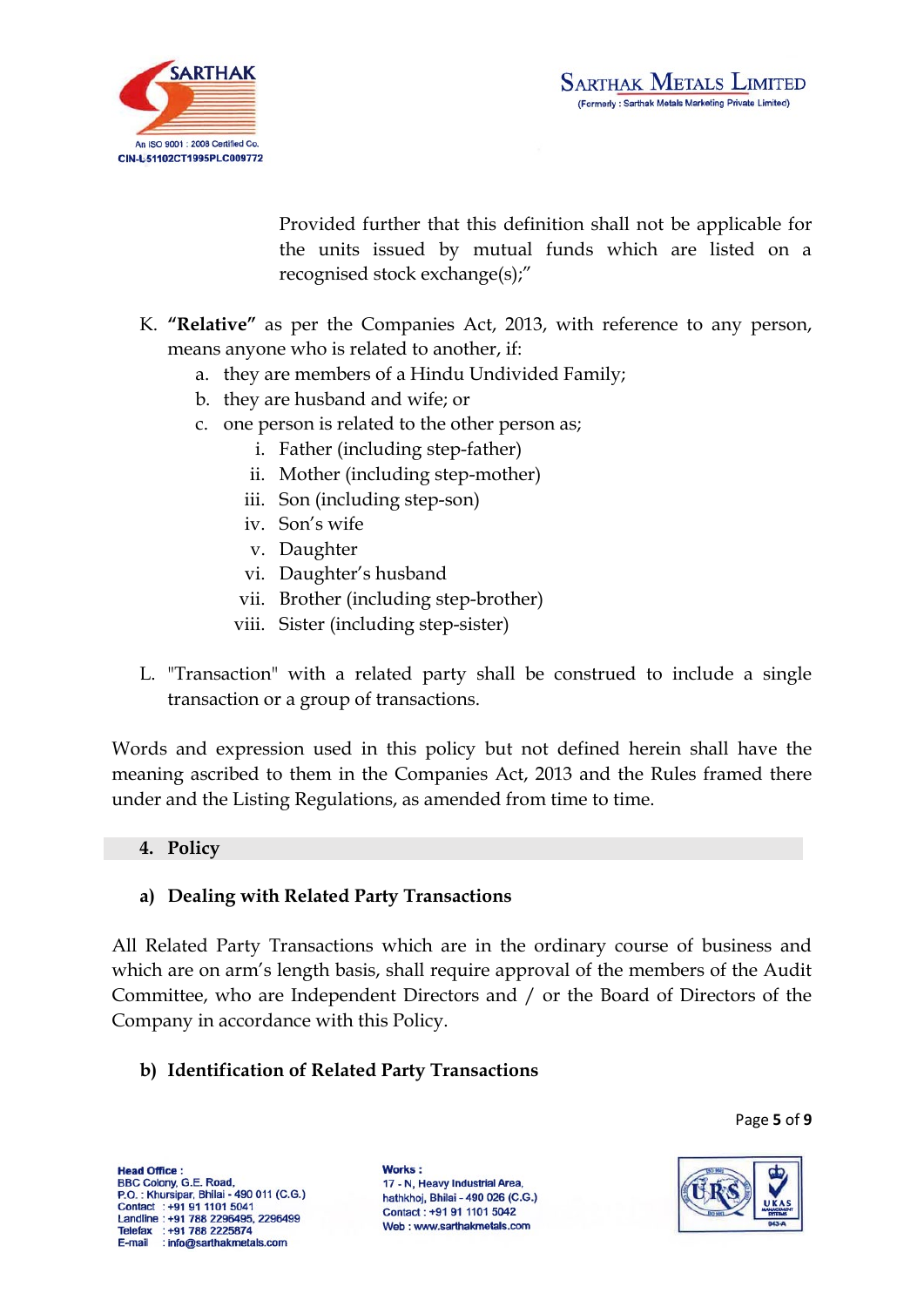

All Related Party Transactions shall be placed before the Audit Committee of the Company for its approval.

Any employee of the Company who is aware of any transaction that is or maybe perceived to be a Related Party Transaction is required to bring the same to the attention of the Chief Executive Officer or Chief Financial Officer or Company Secretary (or such other person who may been trusted for this purpose by the Audit Committee) who would in turn take necessary steps to place the same before the Audit Committee.

All Directors and Key Managerial Personnel (KMP's) are responsible for informing the Company of their interest in other Companies, firms or concerns at the beginning of every financial year and any change in such interest during the year, immediately on occurrence. Further, Directors and KMPs should disclose to the Board whether they, directly, indirectly, or on behalf of third parties, have material interest in any transaction or matter directly affecting the Company.

In addition, all Directors and KMPs are responsible for giving notice to the Company Secretary of any potential Related Party Transaction involving them or their Relatives.

Such notice of any potential Related Party Transaction should be given well in advance so that the Company Secretary (or such other person who maybe entrusted for this purpose by the Audit Committee) has adequate time to obtain and review information about the proposed transaction and place the same before the Audit Committee.

## **c) Review and Approval of Related Party Transactions**

Unless otherwise stated in this Policy, all Related Party Transactions shall require prior approval of the Audit Committee of the Company.

For the aforesaid purpose, all Related Party Transactions must be reported to the Company Secretary who shall place the same before the Audit Committee in accordance with this Policy.

Page **6** of **9**

**Head Office:** BBC Colony, G.E. Road, P.O.: Khursipar, Bhilai - 490 011 (C.G.) Contact : +91 91 1101 5041 Landline: +91 788 2296495, 2296499 Telefax : +91 788 2225874<br>E-mail : info@sarthakmetals.com

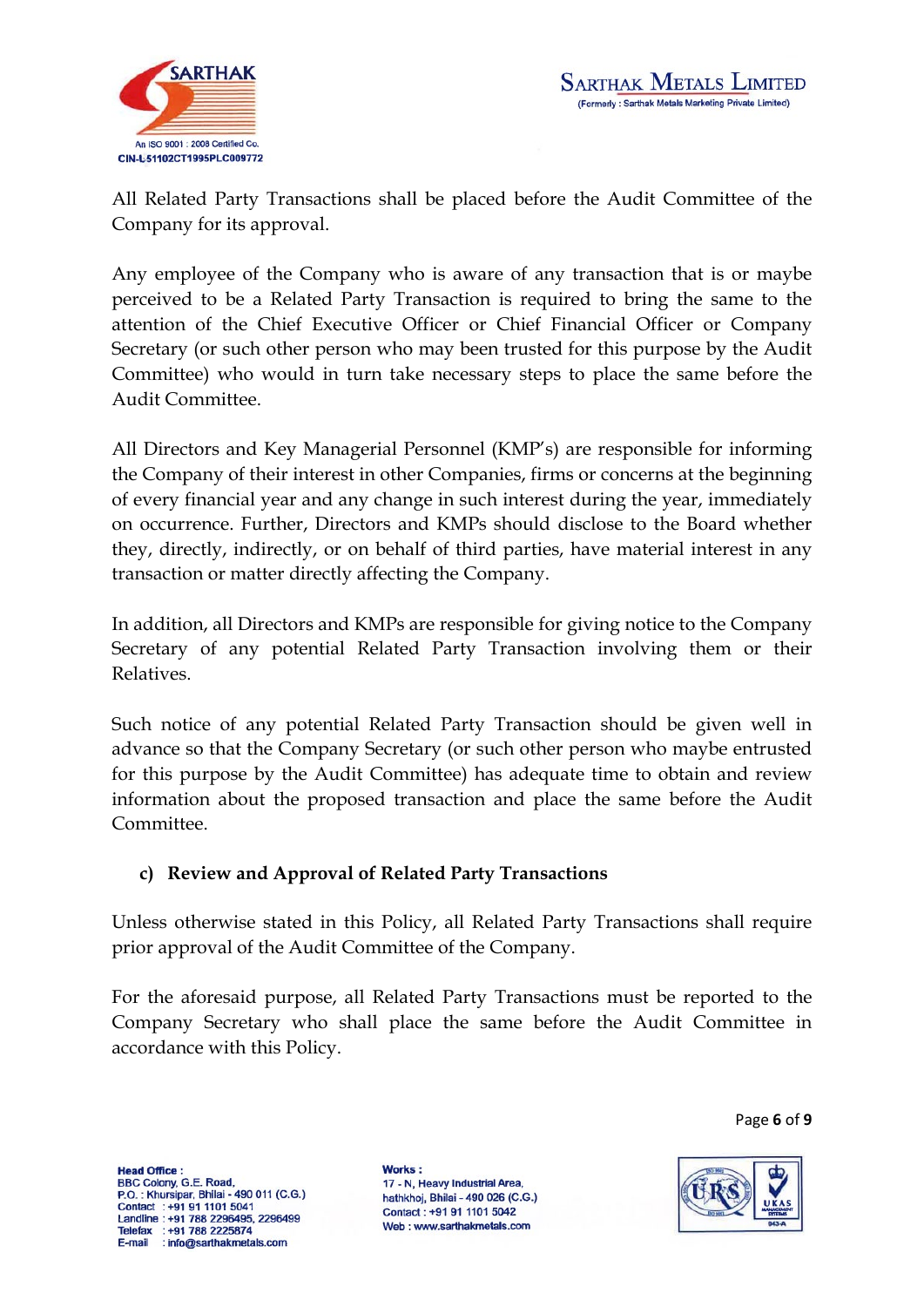

The Audit Committee may grant omnibus approval to Related Party Transactions that are:

- I. Repetitive in nature, and
- II. entered in the ordinary course of business and on arm's length basis.

Such omnibus approval may be granted to the transactions which, in addition to meeting the above criteria, also satisfy the following considerations:

- I. The transaction in question is necessary to be executed as it is in the business interest of the Company;
- II. The requisite information is presented to the Audit Committee's satisfaction to confirm that the transaction is entered in the ordinary course of business and on arm's length basis.
- III. Such omnibus approval shall specify
	- a. the name/s of the Related Party, nature of transaction, period of transaction, maximum amount of transaction that can be entered into;
	- b. the indicative value and the formula for variation in the value, if any and
	- c. such other conditions as the audit committee may deem fit.
- IV. Such omnibus approval shall be valid for a period not exceeding one year and shall require fresh approval after the expiry of the financial year.

The Audit Committee shall on quarterly basis review the details of the Related Party Transactions entered into by the Company pursuant to the omnibus approval granted by the Audit Committee earlier.

Any member of the Audit Committee, who has a potential interest in any Related Party Transaction, will recuse himself or herself and abstain from discussion or voting on the approval or ratification of such Related Party Transaction.

All Related Party Transactions that are not in the ordinary course of business or not on arm's length basis shall be referred to the Board of Directors for their approval.

Page **7** of **9**

**Head Office:** BBC Colony, G.E. Road, P.O.: Khursipar, Bhilai - 490 011 (C.G.) Contact : +91 91 1101 5041 Landline : +91 788 2296495, 2296499<br>Telefax : +91 788 2225874<br>E-mail : info@sarthakmetals.com

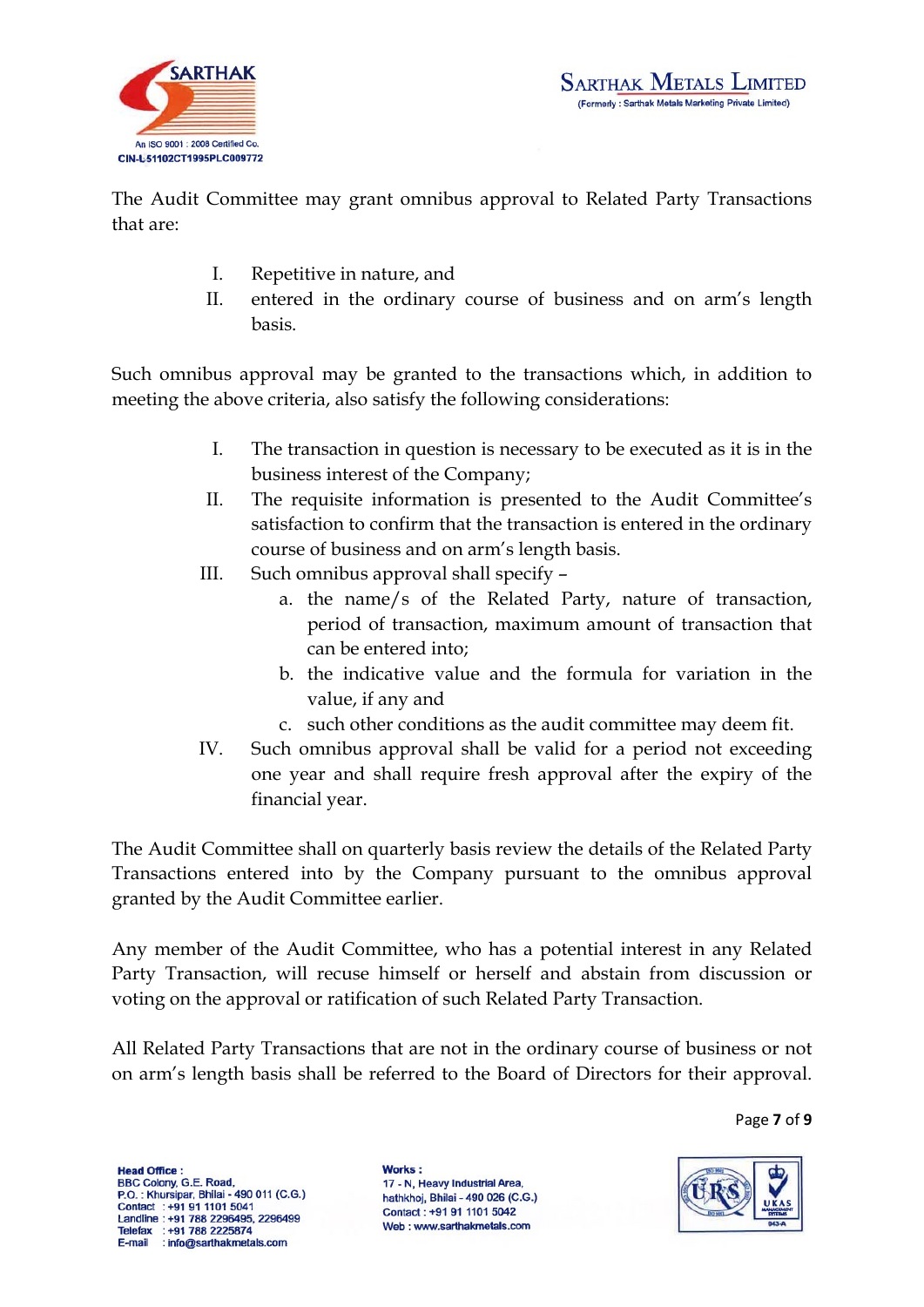

Any member of the Board who has a potential interest in such Related Party Transaction will recuse himself or herself and abstain from discussion or voting on the approval of such Related Party Transaction.

Any such Related Party Transactions shall also be placed for prior approval of shareholders if it exceeds the thresholds as prescribed under the Companies Act, 2013 and the Rules framed there under and the Listing Regulations, 2015.

All entities falling under the definition of Related Parties shall not vote to approve the said resolution being placed before the shareholders, irrespective of whether the entity is a party to the transaction or not.

# **d) Material Related Party Transaction**

All Material Related Party Transactions and subsequent material modifications as defined by the audit committee shall be placed for prior approval of shareholders through a Resolution.

# **e) Disclosure(s)**

- i) Details of all Material Related Party Transactions shall be disclosed to the Stock Exchanges on a quarterly basis along with the compliance report on corporate governance.
	- a. The Company shall submit within 15 days from the date of publication of its standalone and consolidated financial results for the half year, disclosures of related party transactions on a consolidated basis, in the format specified in the relevant accounting standards for annual results to the stock exchanges and publish the same on its website.
	- b. The Company shall make above disclosures every six months on the date of publication of its standalone and consolidated financial results with effect from April 1, 2023

The Company shall disclose this Policy on its website and provide the weblink in the Annual Report. In addition to the disclosures required under the Accounting Standards, Related Party Transactions that are not at arm's length basis and Material

Page **8** of **9**

**Head Office:** BBC Colony, G.E. Road, P.O.: Khursipar, Bhilai - 490 011 (C.G.) Contact : +91 91 1101 5041 Landline : +91 788 2296495, 2296499<br>Telefax : +91 788 2225874<br>E-mail : info@sarthakmetals.com